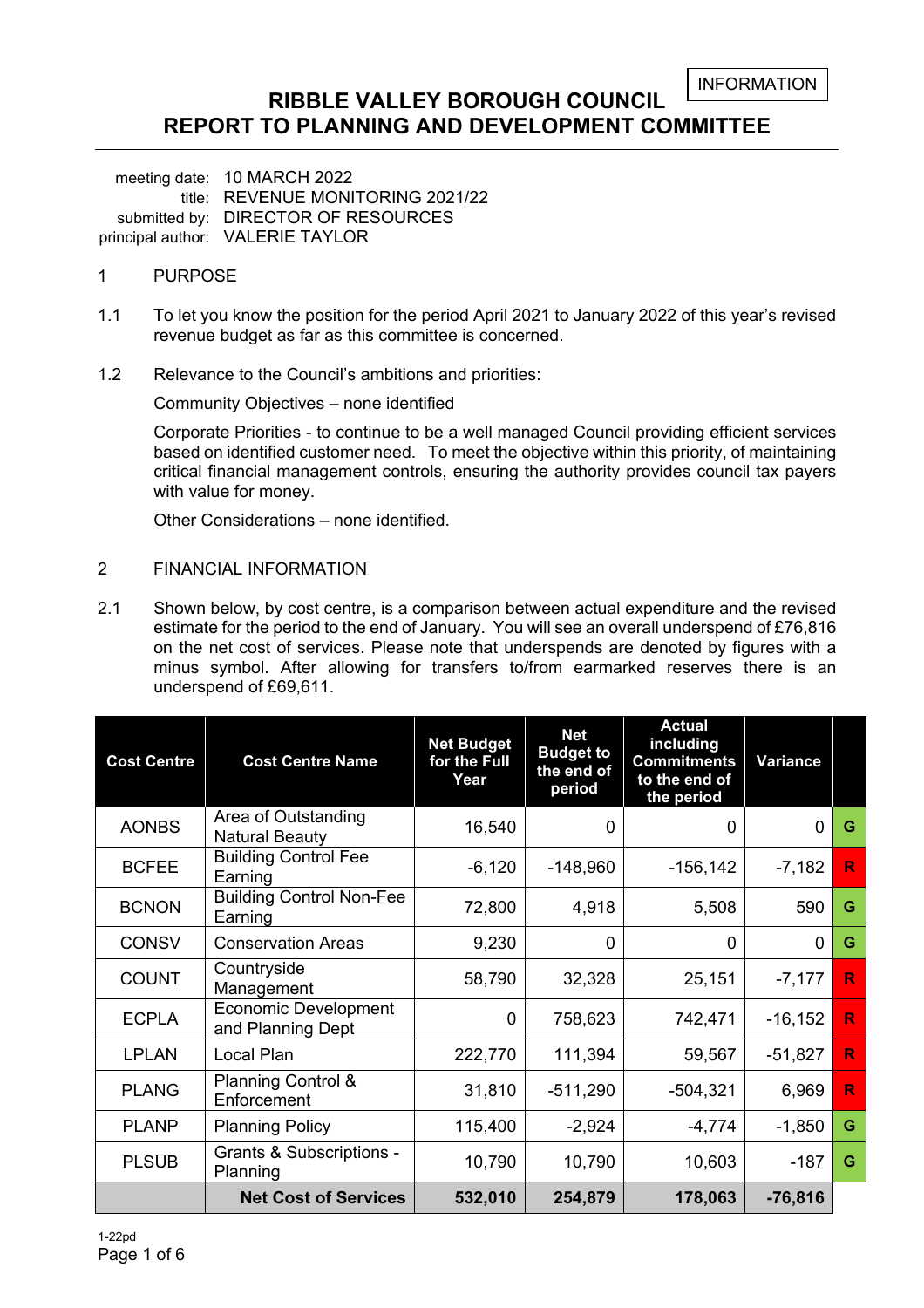| <b>Transfers to/from Earmarked Reserves</b>                    |          |          |          |           |  |  |  |  |
|----------------------------------------------------------------|----------|----------|----------|-----------|--|--|--|--|
| <b>Building Regulation Reserve</b>                             | 6,120    | 148,960  | 156,142  | 7,182     |  |  |  |  |
| <b>Planning Reserve</b>                                        | $-3,000$ |          | 0        |           |  |  |  |  |
| <b>Equipment Reserve</b>                                       | $-620$   | $-620$   | $-620$   |           |  |  |  |  |
| <b>Whalley Moor Woodland Grant</b><br><b>Earmarked Reserve</b> | $-4,520$ | $-4,520$ | $-4,497$ | 23        |  |  |  |  |
| Total after Transfers to/from<br><b>Earmarked Reserves</b>     | 529,990  | 398,699  | 329,088  | $-69,611$ |  |  |  |  |

2.2 The variations between budget and actuals have been split into groups of red, amber and green variance. The red variances highlight specific areas of high concern, for which budget holders are required to have an action plan. Amber variances are potential areas of high concern and green variances are areas, which currently do not present any significant concern.

| <b>Key to Variance shading</b>             |  |  |  |  |  |  |
|--------------------------------------------|--|--|--|--|--|--|
| Variance of more than £5,000 (Red)         |  |  |  |  |  |  |
| Variance between £2,000 and £4,999 (Amber) |  |  |  |  |  |  |
| Variance less than £2,000 (Green)          |  |  |  |  |  |  |

- 2.3 We have then extracted the main variations for the items included in the red shaded cost centres and shown them with the budget holder's comments and agreed action plans, in Annex 1.
- 2.4 The main variations for items included in the amber shaded cost centres are shown with budget holders' comments at Annex 2.
- 2.5 In summary the main areas of variances that are **unlikely** to rectify themselves by the end of the financial year are shown below:

| <b>Description</b>                                                                                                                                                                                                                                      | <b>Variance to</b><br>January 2022 |
|---------------------------------------------------------------------------------------------------------------------------------------------------------------------------------------------------------------------------------------------------------|------------------------------------|
| <b>Countryside Management (COUNT)</b><br>A countryside management grant budget of £13,840 is available for the 2021/22<br>financial year to support conservation projects that are approved by Planning<br>and Development Committee for grant funding. | $-6,534$                           |
| Requests for financial support for the period to January have been lower than<br>the budget available and the grant fund will likely underspend this financial year.                                                                                    |                                    |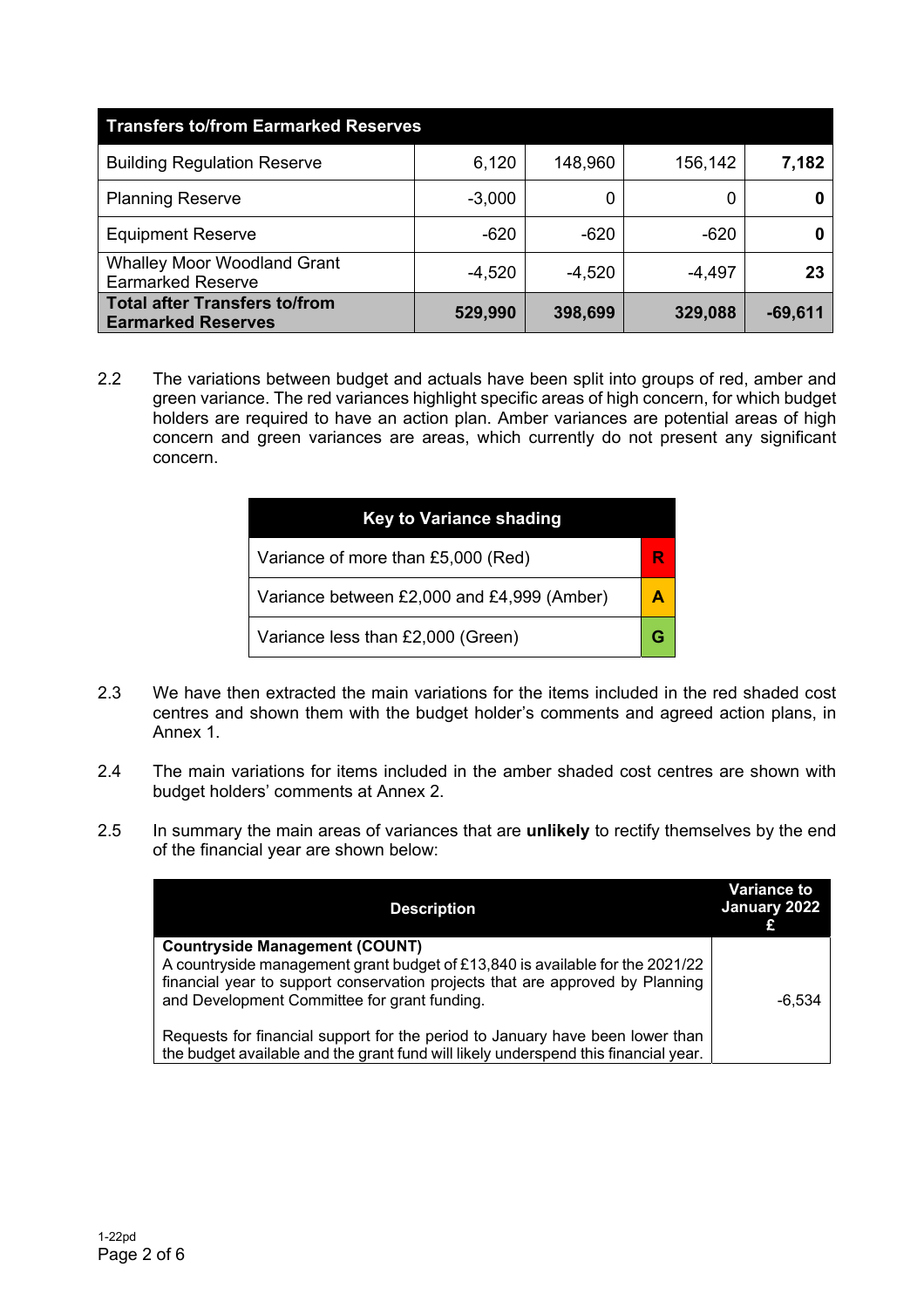|                                                                                                                                                                                                                                                                                                                                                      | <b>Variance to</b><br>January 2022<br>£ |                 |                 |                 |           |  |  |  |
|------------------------------------------------------------------------------------------------------------------------------------------------------------------------------------------------------------------------------------------------------------------------------------------------------------------------------------------------------|-----------------------------------------|-----------------|-----------------|-----------------|-----------|--|--|--|
| <b>Local Plan (LPLAN)</b><br>The three-year local plan budget of £300k (excluding internal recharges) was<br>approved by this Committee in January 2020, and the budget was allocated to<br>the financial years during which expenditure to progress the plan was estimated<br>to take place.                                                        |                                         |                 |                 |                 |           |  |  |  |
| In April 2021 this Committee authorised the publication of an updated Local<br>Development Scheme (LDS) that sets out the anticipated timeframe for the<br>Local Plan Review.                                                                                                                                                                        |                                         |                 |                 |                 |           |  |  |  |
| The estimated timing of expenditures was subsequently reviewed at the time of<br>preparing this year's revised estimate and budgets were reprofiled across<br>financial years as follows:                                                                                                                                                            |                                         |                 |                 |                 |           |  |  |  |
|                                                                                                                                                                                                                                                                                                                                                      | 2020/21<br>£000                         | 2021/22<br>£000 | 2022/23<br>£000 | 2023/24<br>£000 |           |  |  |  |
| <b>Budget approved January</b><br>2020                                                                                                                                                                                                                                                                                                               | 190                                     | 108             | $\overline{2}$  | 0               |           |  |  |  |
| Reprofiled budget at revised<br>estimate 2021/22                                                                                                                                                                                                                                                                                                     | $\mathbf 0$                             | 134             | 77              | 89              | $-51,827$ |  |  |  |
| The reprofiled budget for 2021/22 is an estimate of expenditures to progress the<br>Regulation 18 stage of the local plan and is mainly for the cost of external<br>consultancy services.<br>In order to ensure that value for money is achieved during the procurement                                                                              |                                         |                 |                 |                 |           |  |  |  |
| process quotes are sought from several providers prior to engagement of<br>consultancy services. Invitations to quote for the Strategic Housing and<br>Economic Land Assessment late in 2021 did not result in a satisfactory number<br>of responses and it is now necessary to invite further quotations through a<br>national framework agreement. |                                         |                 |                 |                 |           |  |  |  |
| As well as delays resulting from the procurement process there has also been<br>reduced staffing within the section which has restricted the resources available.                                                                                                                                                                                    |                                         |                 |                 |                 |           |  |  |  |
| Delays to the programme this year due to the reasons above have resulted in a<br>total underspend to January of £51k, and it is highly unlikely that the budget will<br>be fully expended by the end of the financial year.                                                                                                                          |                                         |                 |                 |                 |           |  |  |  |

### 3 CONCLUSION

3.1 The comparison between actual and budgeted expenditure shows an underspend of £76,816 to January 2022 of the financial year 2021/22. After allowing for transfers to/from earmarked reserves there is an underspend of £69,611.

SENIOR ACCOUNTANT DIRECTOR OF RESOURCES

PD1-22/VT/AC February 2022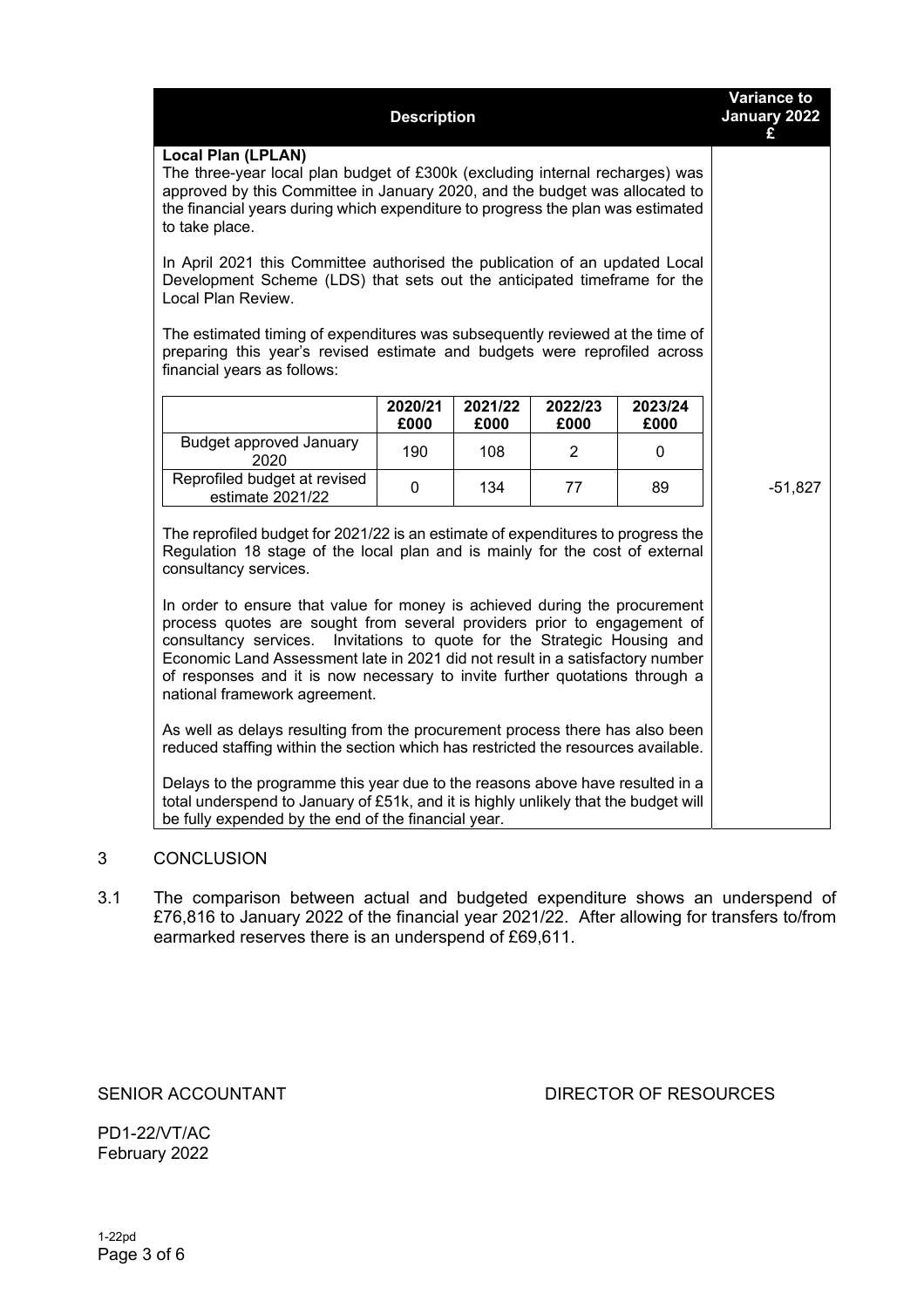# **Planning and Development Committee Budget Monitoring – Red Variances**

| Ledger<br>Code | <b>Ledger Code</b><br><b>Name</b>                                   | <b>Budget</b><br>for the<br><b>Full Year</b> | <b>Budget to</b><br>the end of<br>the period | <b>Actual</b><br>including<br><b>Commitments</b><br>to the end of<br>the period | Variance  | <b>Reason for Variance</b>                                                                                                                                                                                                                                                                                                                                                                                                                                                                                                        | <b>Action Plan as agreed</b><br>between the Budget<br><b>Holder and Accountant</b>                                                                                                                                                                                                                                                                             |
|----------------|---------------------------------------------------------------------|----------------------------------------------|----------------------------------------------|---------------------------------------------------------------------------------|-----------|-----------------------------------------------------------------------------------------------------------------------------------------------------------------------------------------------------------------------------------------------------------------------------------------------------------------------------------------------------------------------------------------------------------------------------------------------------------------------------------------------------------------------------------|----------------------------------------------------------------------------------------------------------------------------------------------------------------------------------------------------------------------------------------------------------------------------------------------------------------------------------------------------------------|
| LPLAN/<br>3085 | Local Plan/<br>Consultants                                          | 128,710                                      | 107,268                                      | 58,306                                                                          | $-48,962$ | Lower than estimated expenditure on<br>consultancy services for the period to<br>January.<br>Invitations to quote for the Strategic<br>Housing and Economic Land<br>Assessment late in 2021 did not result<br>in a satisfactory number of responses<br>from consultancy services and it is now<br>necessary to invite further quotations<br>through a national framework<br>agreement.<br>Reduced staffing within the section has<br>also restricted the resources available<br>for work that is to be carried out<br>internally. | It is now expected that<br>the majority of<br>consultancy<br>expenditures in respect<br>of Regulation 18 will now<br>occur during the 2022/23<br>financial year.<br>Outturn for the 2021/22<br>financial year will be<br>reported to Committee at<br>a future meeting and the<br>Local Plan programme<br>will be reprofiled at<br>revised estimate<br>2022/23. |
| ECPLA/<br>0100 | Economic<br>Development<br>and Planning<br>Dept/<br><b>Salaries</b> | 685,330                                      | 546,520                                      | 539,720                                                                         | $-6,800$  | Council staffing budgets at revised<br>estimate assume average vacancy<br>underspends of 2% across the<br>authority on estimated costs. Actual<br>underspends for the period to January<br>have exceeded that built into the<br>budget.                                                                                                                                                                                                                                                                                           | Salary budgets will<br>continue to be monitored<br>and final outturn will be<br>reported to committee<br>following the end of the<br>financial year.                                                                                                                                                                                                           |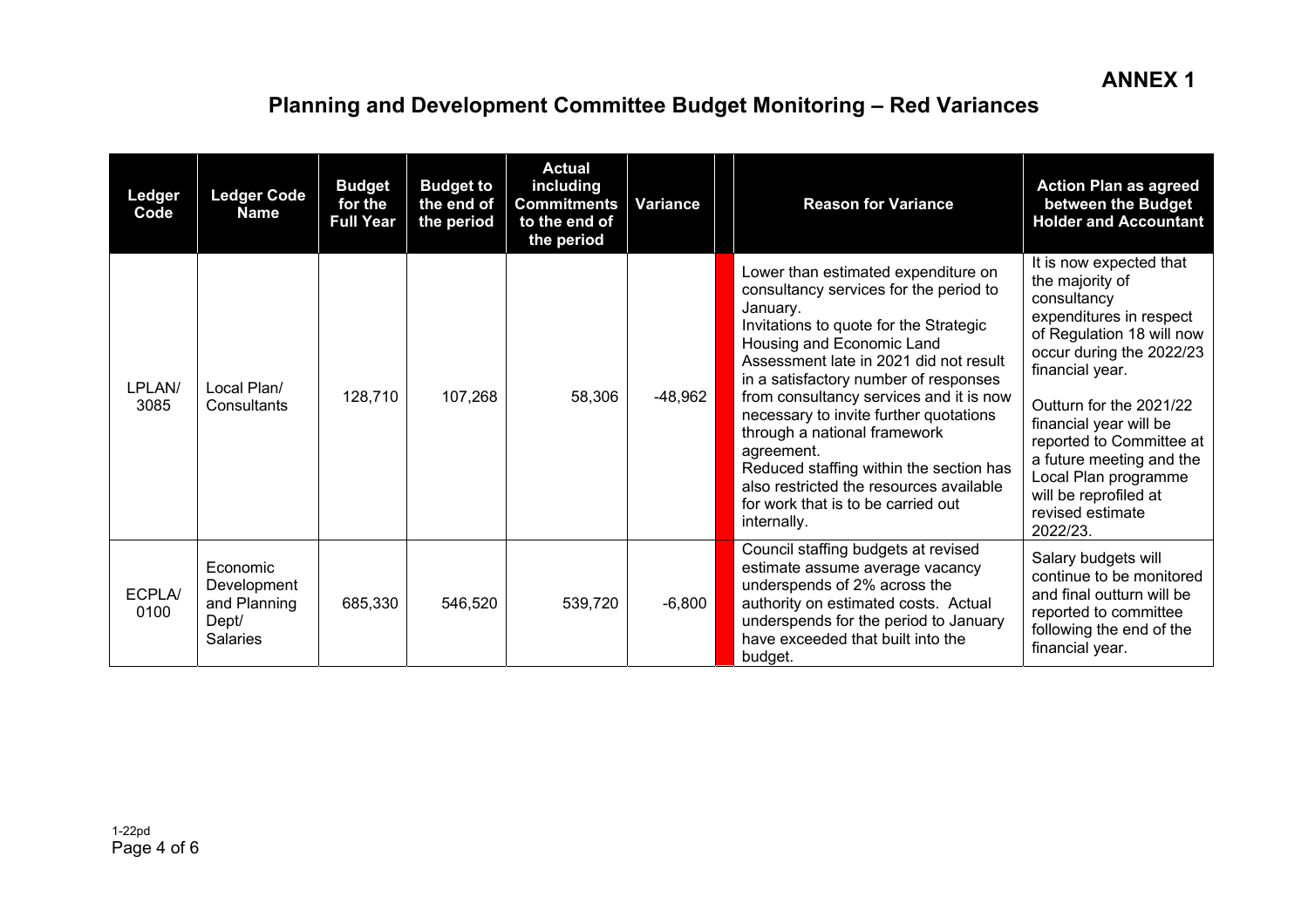# **Planning and Development Committee Budget Monitoring – Red Variances**

| Ledger<br>Code  | <b>Ledger Code</b><br><b>Name</b>                                               | <b>Budget</b><br>for the<br><b>Full Year</b> | <b>Budget to</b><br>the end of<br>the period | <b>Actual</b><br>including<br><b>Commitments</b><br>to the end of<br>the period | <b>Variance</b> | <b>Reason for Variance</b>                                                                                                                                                                                                                                                                      | <b>Action Plan as agreed</b><br>between the Budget<br><b>Holder and Accountant</b>                                                                                                                                                                                                                                                                                    |
|-----------------|---------------------------------------------------------------------------------|----------------------------------------------|----------------------------------------------|---------------------------------------------------------------------------------|-----------------|-------------------------------------------------------------------------------------------------------------------------------------------------------------------------------------------------------------------------------------------------------------------------------------------------|-----------------------------------------------------------------------------------------------------------------------------------------------------------------------------------------------------------------------------------------------------------------------------------------------------------------------------------------------------------------------|
| COUNT/<br>4678  | Countryside<br>Management/<br>Grants to<br>Voluntary,<br>Comm & Soc<br>Ent Orgs | 13,840                                       | 11,534                                       | 5,000                                                                           | $-6,534$        | Payments for countryside management<br>grant assistance are lower than that<br>allowed for in the budget to the end of<br>January. There is no formal<br>countryside management grant scheme<br>in place, with any requests for support<br>being considered by committee on an<br>ad-hoc basis. | Contact details for the<br>Countryside Officers are<br>publicised on the<br>council's website for<br>organisations wishing to<br>enquire about applying<br>for grant support. Any<br>grant applications<br>received will be<br>presented to committee<br>for consideration at<br>future meetings. The<br>budget will underspend<br>for the 2021/22 financial<br>vear. |
| PLANG/<br>8404u | Planning<br>Control &<br>Enforcement/<br><b>Planning Fees</b>                   | $-637,710$                                   | $-531,468$                                   | $-519,802$                                                                      | 11,666          | Planning income is 2% lower than<br>forecast for the period to January. The<br>budget estimate is based on an<br>average of year to date income<br>received at the time of preparing the<br>revised estimate in November.                                                                       | Planning income levels<br>fluctuate month to month<br>and vary greatly<br>depending on whether<br>applications are received<br>in respect of major<br>developments. Income<br>levels will continue to be<br>monitored on a monthly<br>basis and will be used to<br>inform future estimates.                                                                           |